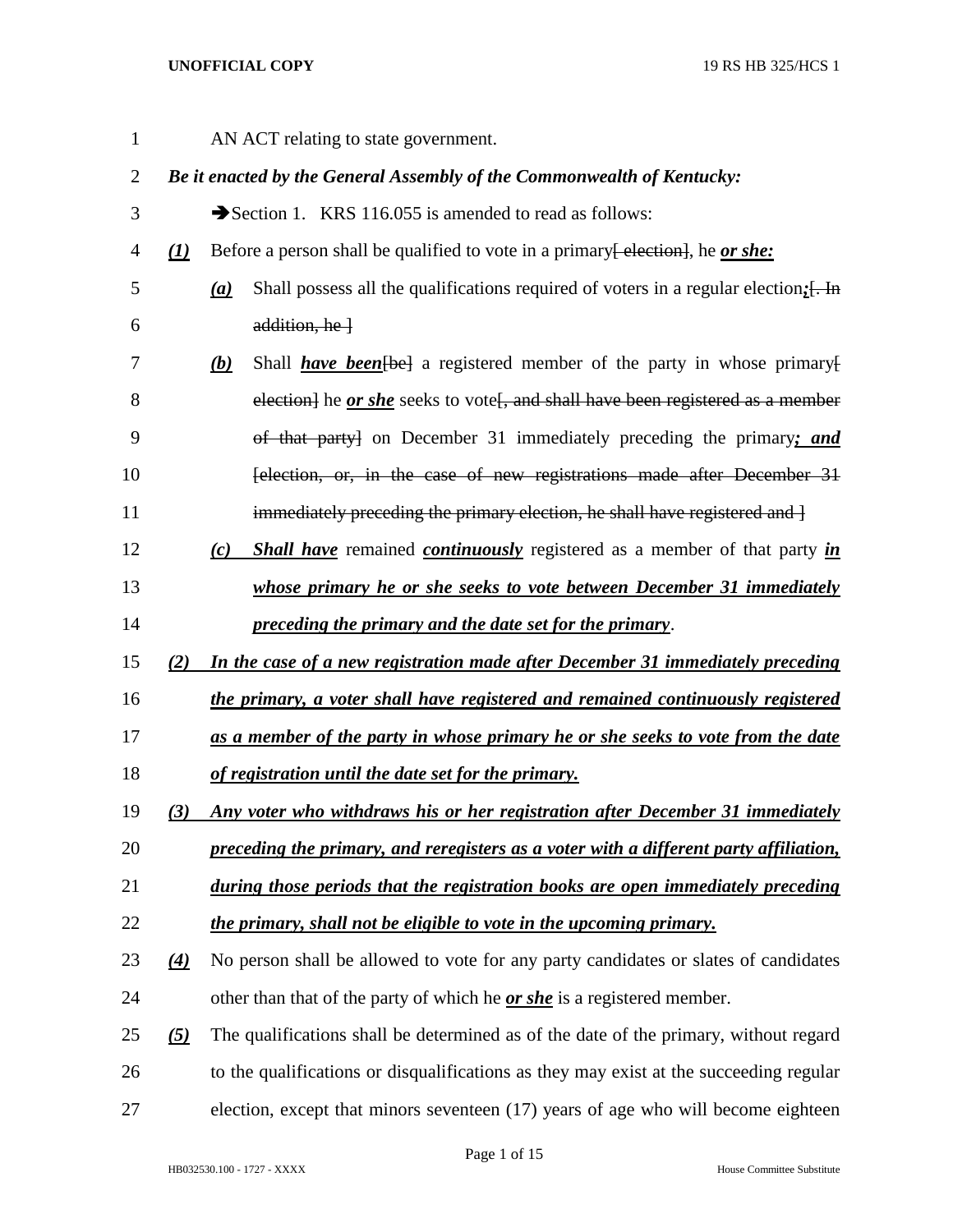(18) years of age on or before the day of the regular election shall be entitled to vote in the primary if otherwise qualified. However, any registered voter, whether registered as a member of a party, political organization, political group, or as an independent, shall be qualified to vote in primary elections for candidates listed in all nonpartisan races.

Section 2. KRS 117.085 is amended to read as follows:

 (1) All requests for an application for a mail-in absentee ballot may be transmitted by telephone, facsimile machine, by mail, by electronic mail, or in person. The county 9 clerk shall transmit all applications for a mail-in absentee ballot by mail to the voter *by mail, electronic mail,* or in person at the option of the voter, except as provided in paragraph (b) of this subsection. The mail-in absentee ballot application may be requested by the voter or the spouse, parents, or children of the voter, but 13 shall be restricted to the use of the voter. Except for qualified voters who apply pursuant to the requirements of KRS 117.075 and 117.077, those who are incarcerated in jail but have yet to be convicted, those who are uniformed-service 16 voters as defined in KRS 117A.010 that are confined to a military base on election day, and persons who qualify under paragraph (a)7. of this subsection, mail-in absentee ballots shall not be mailed to a voter's residential address located in the county in which the voter is registered. The county clerk shall provide a mail-in absentee ballot, two (2) official envelopes for returning the mail-in absentee ballot, and instructions for voting to a voter who presents a completed application for mail- in absentee ballot as provided in this section and who is properly registered as stated 23 in his or her mail-in absentee ballot application.

 (a) A qualified voter may apply to cast his or her vote by mail-in absentee ballot if the *completed* application is received not later than the close of business 26 hours *fourteen* (14)<del>[seven (7)]</del> days before the election, and if the voter is:

27 1. [Permitted to vote by a mail-in absentee ballot pursuant to KRS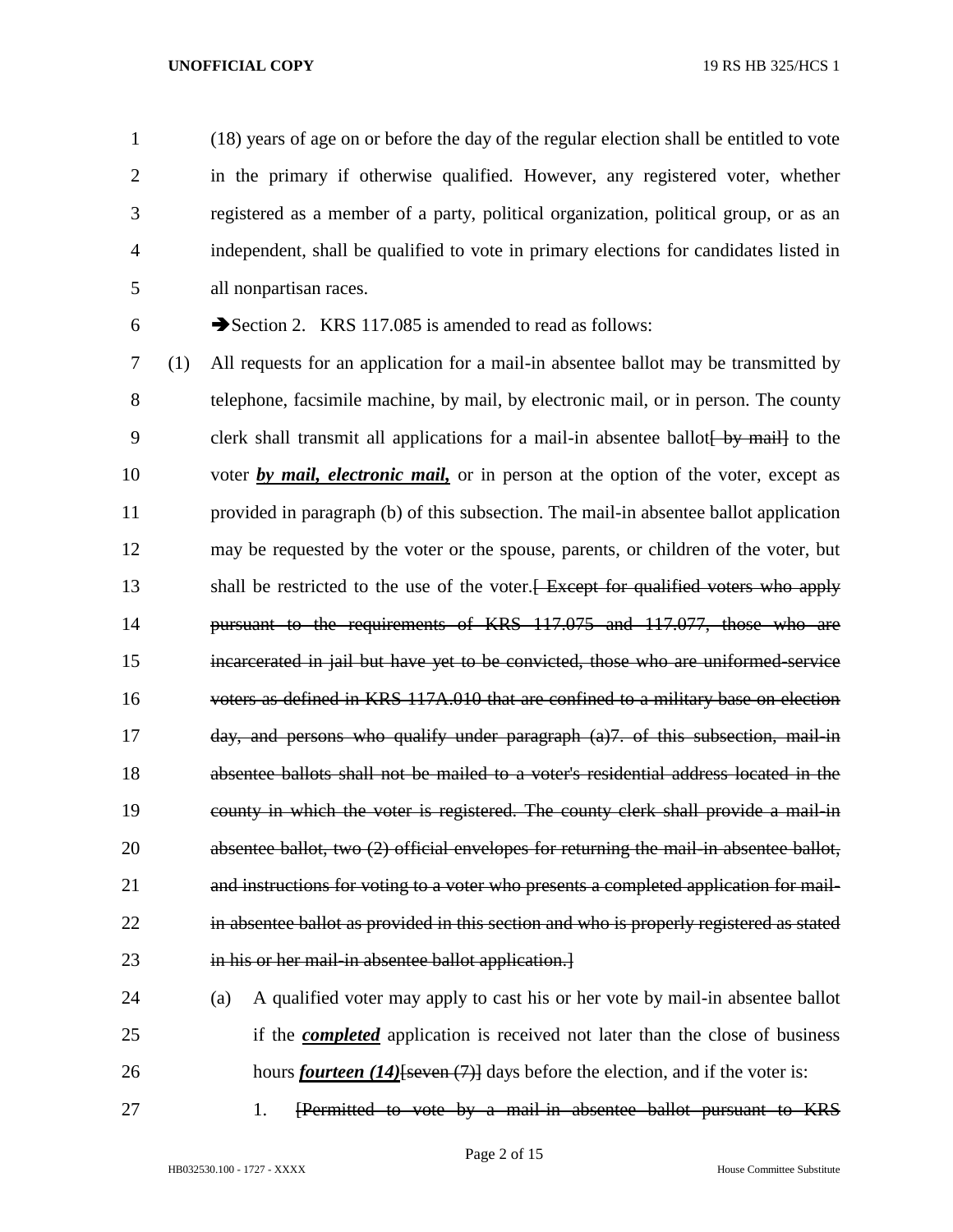| $\mathbf{1}$   |     | 117.075;                                                                          |
|----------------|-----|-----------------------------------------------------------------------------------|
| $\overline{2}$ |     | $2 +$<br>A resident of Kentucky who is a covered voter as defined in KRS          |
| 3              |     | 117A.010;                                                                         |
| $\overline{4}$ |     | $2.13.1A$ student who temporarily resides outside the county of his or her        |
| 5              |     | residence;                                                                        |
| 6              |     | 3. [4.] Incarcerated in jail and charged with a crime, but has not been convicted |
| 7              |     | of the crime;                                                                     |
| 8              |     | 4.[5.] Changing or has changed his or her place of residence to a different state |
| 9              |     | while the registration books are closed in the new state of residence             |
| 10             |     | before an election of electors for President and Vice President of the            |
| 11             |     | United States, in which case the voter shall be permitted to cast a mail-in       |
| 12             |     | absentee ballot for electors for President and Vice President of the              |
| 13             |     | United States only;                                                               |
| 14             |     | 5.[6.] Temporarily residing outside the state but still eligible to vote in this  |
| 15             |     | state;                                                                            |
| 16             |     | 6. [7.] Prevented from voting in person at the polls on election day and from     |
| 17             |     | casting an in-person absentee ballot in the county clerk's office on all          |
| 18             |     | days in-person absentee voting is conducted because his or her                    |
| 19             |     | employment location requires him or her to be absent from the county of           |
| 20             |     | his or her residence all hours and all days in-person absentee voting is          |
| 21             |     | conducted in the county clerk's office; [-or]                                     |
| 22             |     | <b>7.</b> [8.] A participant in the Secretary of State's crime victim address     |
| 23             |     | confidentiality protection program as authorized by KRS 14.312; or                |
| 24             |     | Not able to appear at the polls on election day on the account of age,<br>8.      |
| 25             |     | disability, or illness, and who has not been declared mentally disabled           |
| 26             |     | by a court of competent jurisdiction.                                             |
| 27             | (b) | Residents of Kentucky who are covered voters as defined in KRS 117A.010           |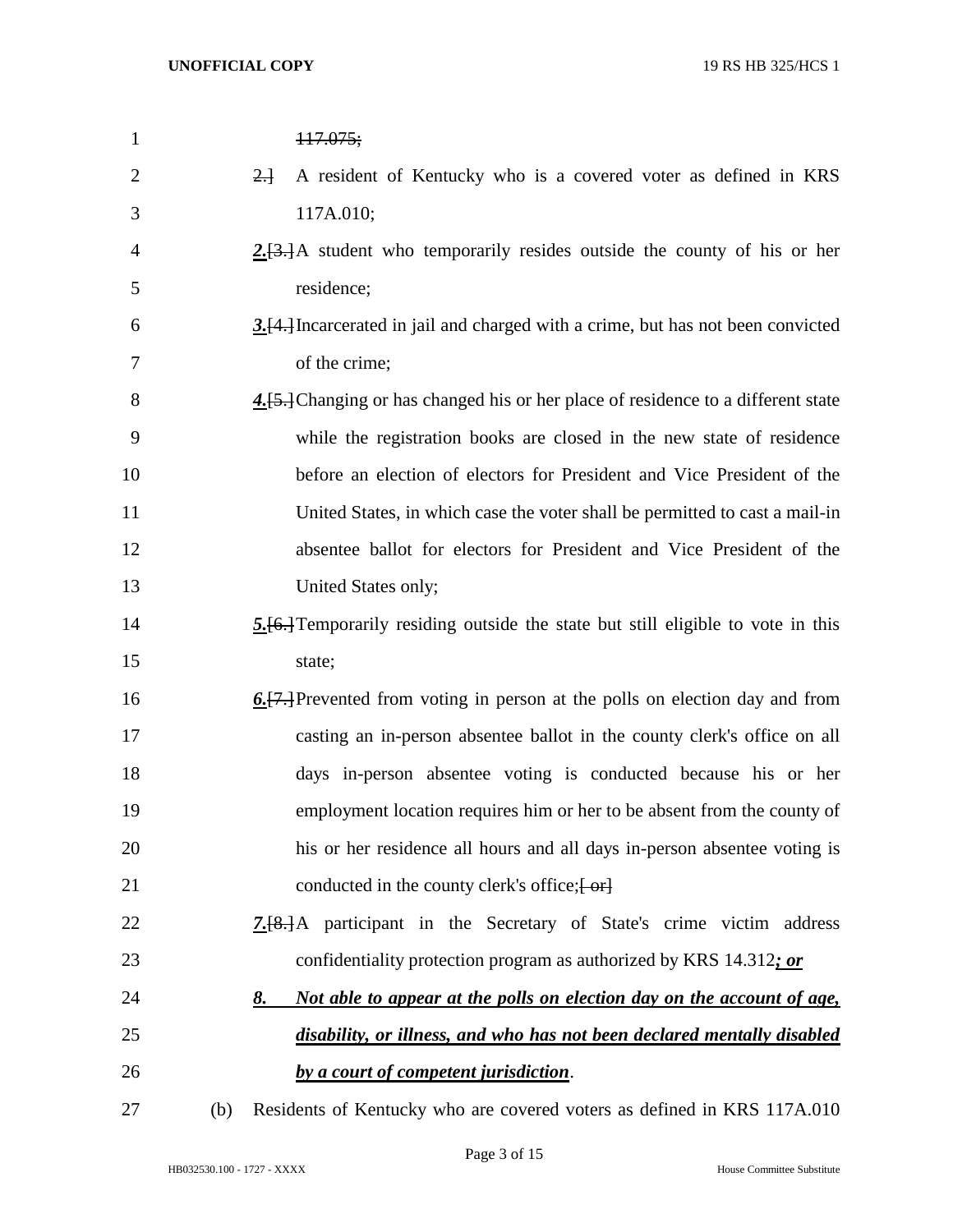may apply for a mail-in absentee ballot by means of the federal post-card application, which may be transmitted to the county clerk's office by mail, by facsimile machine, or by means of the electronic transmission system established under KRS 117A.030(4). The federal post-card application may be used to register, reregister, and to apply for a mail-in absentee ballot. If the federal post-card application is received at any time not less than *fourteen (14)*[seven (7)] days before the election, the county clerk shall affix his or her seal to the application form upon receipt.

 (c) In-person absentee voting shall be conducted in the county clerk's office or other place designated by the county board of elections and approved by the State Board of Elections during normal business hours for at least the twelve (12) working days before the election. A county board of elections may permit in-person absentee voting to be conducted on a voting machine for a period 14 longer than the twelve (12) working days before the election.

 (d) [Any qualified voter in the county of his or her residence who is not permitted to vote by a mail-in absentee ballot under paragraph (a) of this subsection who 17 will be absent from the county of his or her residence on any election day may, at any time during normal business hours on those days in-person absentee voting is conducted in the county clerk's office, make application in person to 20 the county clerk to cast an in-person absentee vote on a voting machine in the county clerk's office or other place designated by the county board of elections and approved by the State Board of Elections.

 (e)] A qualified voter may, at any time during normal business hours on those days in-person absentee voting is conducted in the county clerk's office, make application in person to the county clerk to vote on a voting machine in the county clerk's office or other place designated by the county board of elections and approved by the State Board of Elections, if the voter: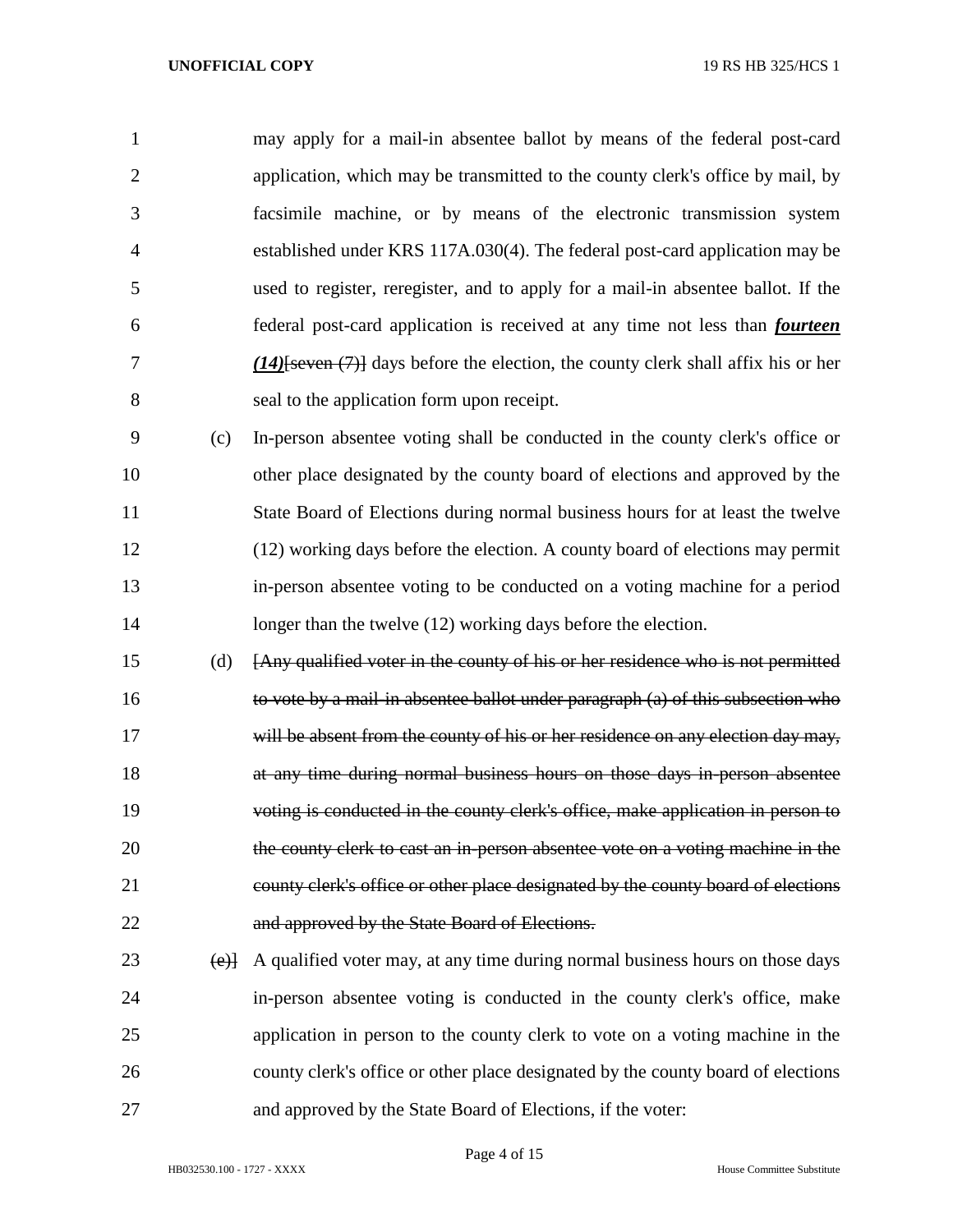| $\mathbf{1}$   | 1.          | Is a resident of Kentucky who is a covered voter as defined in KRS                    |
|----------------|-------------|---------------------------------------------------------------------------------------|
| $\mathbf{2}$   |             | 117A.010, who will be absent from the county of his or her residence on               |
| 3              |             | any election day;                                                                     |
| $\overline{4}$ | 2.          | Is a student who temporarily resides outside the county of his or her                 |
| 5              |             | residence;                                                                            |
| 6              | 3.          | Has surgery, or whose spouse has surgery, scheduled that will require                 |
| 7              |             | hospitalization on election day;                                                      |
| 8              | 4.          | Temporarily resides outside the state, but is still eligible to vote in this          |
| 9              |             | state and will be absent from the county of his or her residence on any               |
| 10             |             | election day;                                                                         |
| 11             | 5.          | Is a resident of Kentucky who is a uniformed-service voter as defined in              |
| 12             |             | KRS 117A.010 confined to a military base on election day, learns of that              |
| 13             |             | confinement within <i>fourteen</i> $(14)$ [seven $(7)$ ] days or less of an election, |
| 14             |             | and is not eligible for a mail-in absentee ballot under this subsection;              |
| 15             | 6.          | Is in her last trimester of pregnancy at the time she wishes to vote under            |
| 16             |             | this paragraph. The application form for a voter under this subparagraph              |
| 17             |             | shall be prescribed by the State Board of Elections, which shall contain              |
| 18             |             | the woman's sworn statement that she is in fact in her last trimester of              |
| 19             |             | pregnancy at the time she wishes to vote; [ or]                                       |
| 20             | 7.          | Has not been declared mentally disabled by a court of competent                       |
| 21             |             | jurisdiction and, on account of age, disability, or illness, is not able to           |
| 22             |             | appear at the polls on election day; or                                               |
| 23             | 8.          | Is not permitted to vote by a mail-in absentee ballot under paragraph                 |
| 24             |             | (a) of this subsection, but who will be absent from his or her residence              |
| 25             |             | on election day.                                                                      |
| 26             | $(e)$ $(f)$ | Voters who change their place of residence to a different state while the             |
| 27             |             | registration books are closed in the new state of residence before a presidential     |

Page 5 of 15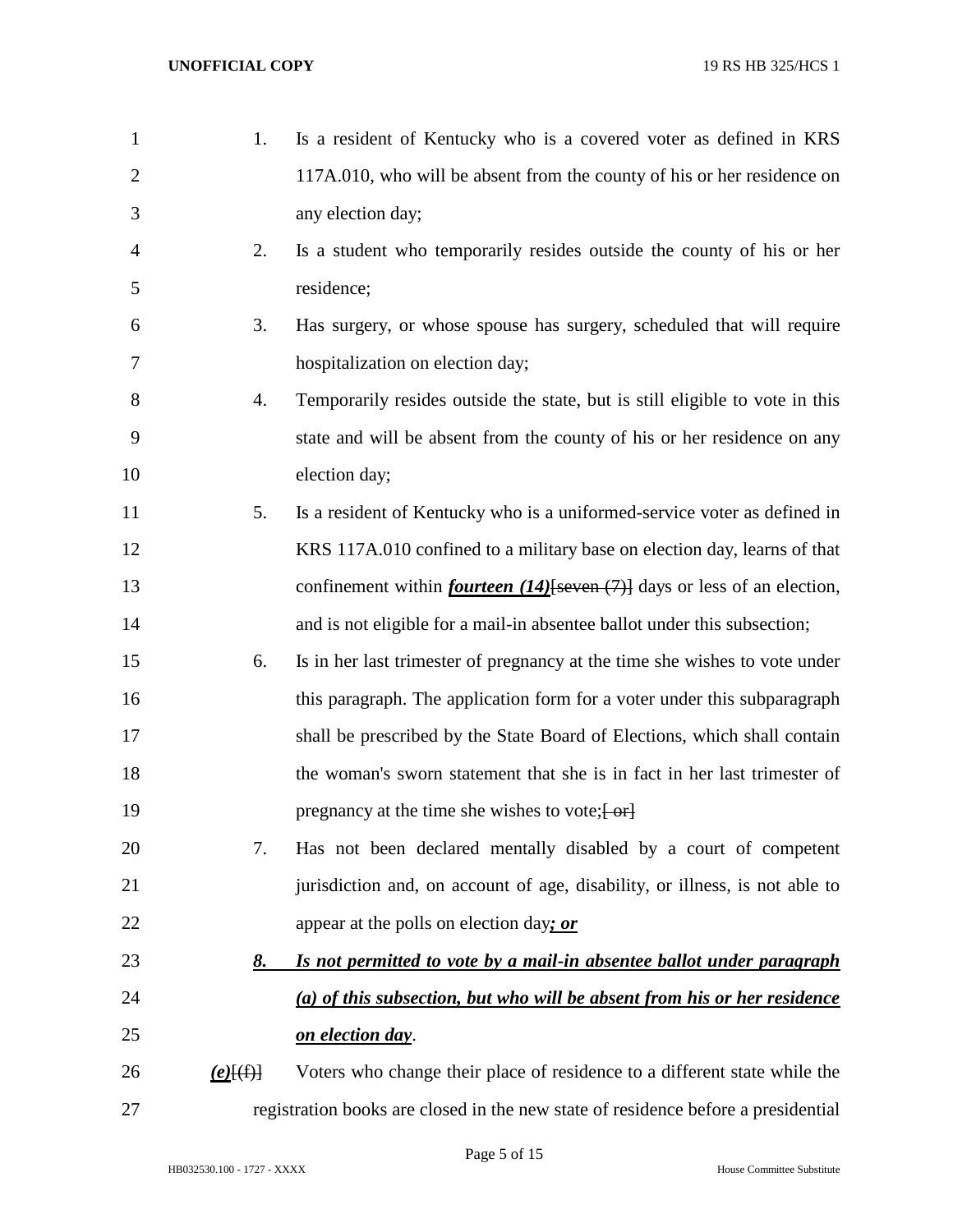election shall be permitted to cast an in-person absentee ballot for President and Vice President only, by making application in person to the county clerk to vote on a voting machine in the county clerk's office or other place designated by the county board of elections and approved by the State Board of Elections, up to the close of normal business hours on the day before the election.

 *(f)*[(g)] Any member of the county board of elections, any precinct election officer appointed to serve in a precinct other than that in which he or she is registered, any alternate precinct election officer, any deputy county clerk, any staff for the State Board of Elections, and any staff for the county board of elections may vote on a voting machine in the county clerk's office or other place designated by the county board of elections, and approved by the State Board of Elections, up to the close of normal business hours on the day before the election. The application form for those persons shall be prescribed by the State Board of Elections and, in the case of application by precinct election officers, shall contain a verification of appointment signed by a member of the county board of elections. If an alternate precinct election officer or a precinct election officer appointed to serve in a precinct other than that in which he or she is registered receives his or her appointment while in-person absentee voting is being conducted in the county, the officer may vote on a voting machine in the county clerk's office or other place designated by the county board of elections, and approved by the State Board of Elections, up to the close of normal business hours on the day before the election. Precinct election officers' verification of appointment shall also contain the date of appointment. The applications shall be restricted to the use of the voter only. *(g)*[(h)] The members of the county board of elections or their designees who

provide equal representation of both political parties may serve as precinct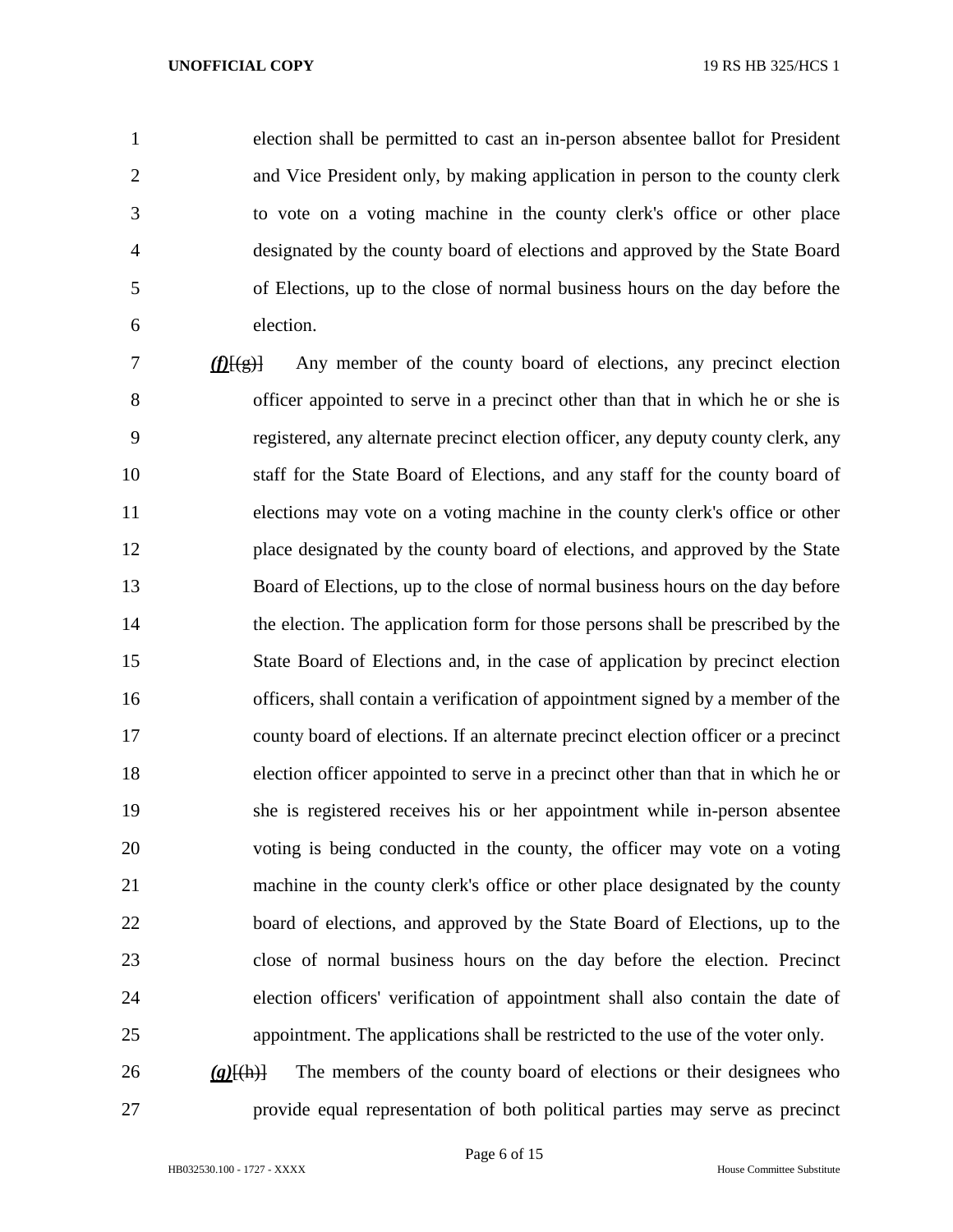election officers, without compensation, for all in-person absentee voting performed on a voting machine in the county clerk's office or other place designated by the county board of elections and approved by the State Board of Elections. If the members of the county board of elections or their designees serve as precinct election officers for the in-person absentee voting, they shall perform the same duties and exercise the same authority as precinct election officers who serve on the day of an election. If the members of the county board of elections or their designees do not serve as precinct election officers for in-person absentee voting, the county clerk or deputy county clerks shall supervise the in-person absentee voting.

*(h)* $\{\text{(i)}\}$  Any individual qualified to appoint challengers for the day of an election may also appoint challengers to observe all in-person absentee voting performed at the county clerk's office or other place designated by the county 14 board of elections, and approved by the State Board of Elections, and those challengers may exercise the same privileges as challengers appointed for observing voting on the day of an election at a regular polling place.

 (2) The county clerk shall type the name of the voter permitted to vote by mail-in absentee ballot on the mail-in absentee ballot application form for that person's use and no other. The mail-in absentee ballot application form shall be in the form prescribed by the State Board of Elections, shall bear the seal of the county clerk, and shall contain the following information: name, residential address, precinct, party affiliation, statement of the reason the person cannot vote in person on election day, statement of where the voter shall be on election day, statement of compliance with residency requirements for voting in the precinct, and the voter's mailing address for a mail-in absentee ballot. The mail-in absentee ballot application form shall be verified and signed by the voter. A notice of the actual penalty provisions in KRS 117.995(2) and (5) shall be printed on the mail-in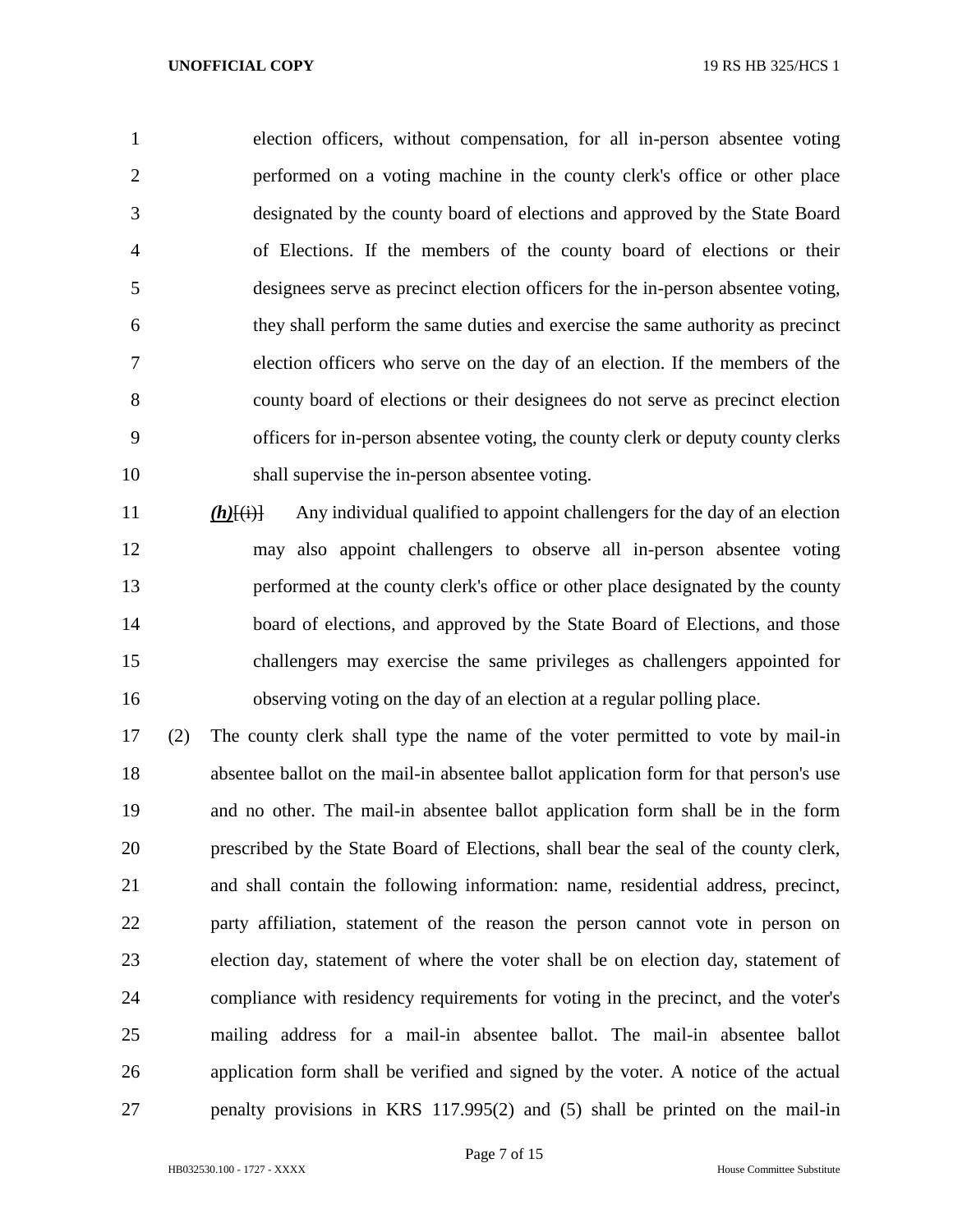absentee ballot application form.

 (3) If the county clerk finds that the voter is properly registered as stated in his or her mail-in absentee ballot application form and qualifies to receive a mail-in absentee ballot by mail, he or she shall mail to the voter a mail-in absentee ballot, two (2) official envelopes for returning the mail-in absentee ballot, and instructions for voting. The county clerk shall complete a postal form for a certificate of mailing for mail-in absentee ballots mailed within the fifty (50) states, and it shall be stamped by the postal service when the mail-in absentee ballots are mailed. A mail-in absentee ballot may be transmitted by facsimile machine or by the electronic transmission system established under KRS 117A.030(4) to a covered voter as defined in KRS 117A.010. The covered voter shall be notified of the options for transmittal of the mail-in absentee ballot, and the mail-in absentee ballot shall be transmitted by the method chosen for receipt by the resident of Kentucky who is a covered voter.

 (4) Mail-in absentee ballots which are requested prior to the printing of the mail-in absentee ballots shall be mailed or otherwise transmitted as provided in subsection (3) of this section by the county clerk to the voter within three (3) days of the receipt of the printed ballots. Mail-in absentee ballots requested after the receipt of the ballots by the county clerk shall be mailed or otherwise transmitted as provided in subsection (3) of this section to the voter within three (3) days of the receipt of the request.

- (5) The county clerk shall cause mail-in absentee ballots to be printed fifty (50) days prior to each primary or regular election, and forty-five (45) days prior to a special election.
- (6) The outer envelope shall bear the words "Absentee Ballot" and the address and official title of the county clerk and shall provide space for the voter's signature, voting address, precinct number, and signatures of two (2) witnesses if the voter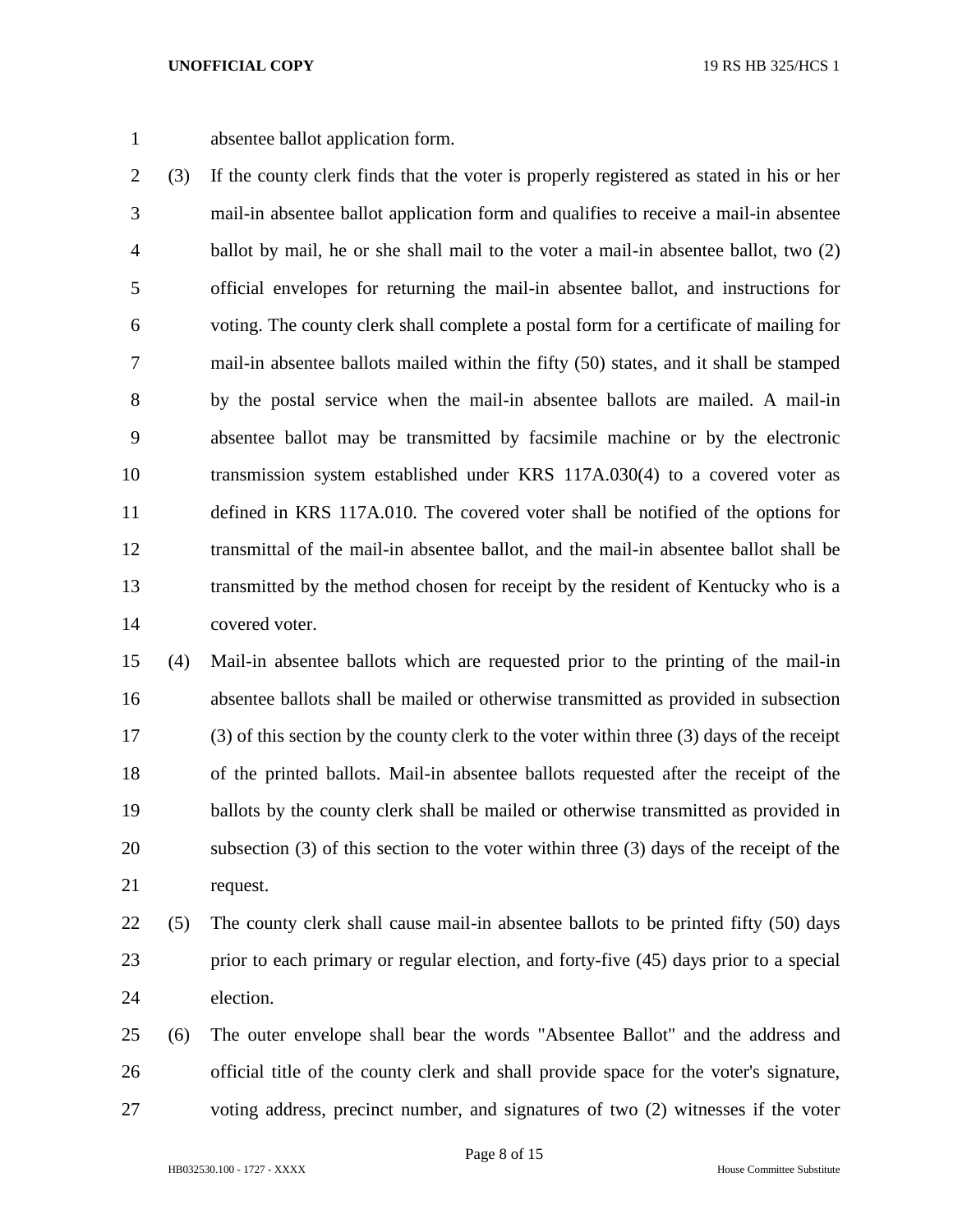signs the form with the use of a mark instead of the voter's signature. A detachable flap on the inner envelope shall provide space for the voter's signature, voting address, precinct number, signatures of two (2) witnesses if the voter signs the form with the use of a mark instead of the voter's signature and notice of penalty provided in KRS 117.995(5). The county clerk shall type the voter's address and precinct number in the upper left hand corner of the outer envelope and of the detachable flap on the inner envelope immediately below the blank space for the voter's signature. The inner envelope shall be blank. The county clerk shall retain the mail- in ballot application form and the postal form required by subsection (3) of this section for twenty-two (22) months after the election.

 (7) Any person who has received a mail-in absentee ballot by mail but who knows at least *fourteen (14)*[seven (7)] days before the date of the election that he or she will be in his or her county of residence on election day and who has not voted pursuant to the provisions of KRS 117.086 shall cancel his or her mail-in absentee ballot and vote in person. The voter shall return the mail-in absentee ballot to the county clerk's office no later than *fourteen (14)*[seven (7)] days prior to the date of the election. Upon the return of the mail-in absentee ballot, the county clerk shall mark on the outer envelope of the sealed ballot or the unmarked ballot the words "Canceled because voter appeared to vote in person." Sealed envelopes so marked shall not be opened. The county clerk shall remove the voter's name from the list of persons who were sent mail-in absentee ballots, and the voter may vote in the precinct in which he or she is properly registered.

 (8) Any voter qualified for a mail-in absentee ballot who does not receive a requested mail-in absentee ballot within a reasonable amount of time shall contact the county clerk, who shall reissue a second mail-in absentee ballot. The county clerk shall keep a record of the mail-in absentee ballots issued and returned by mail, and the in-person absentee voting that is performed on the voting machine in the county clerk's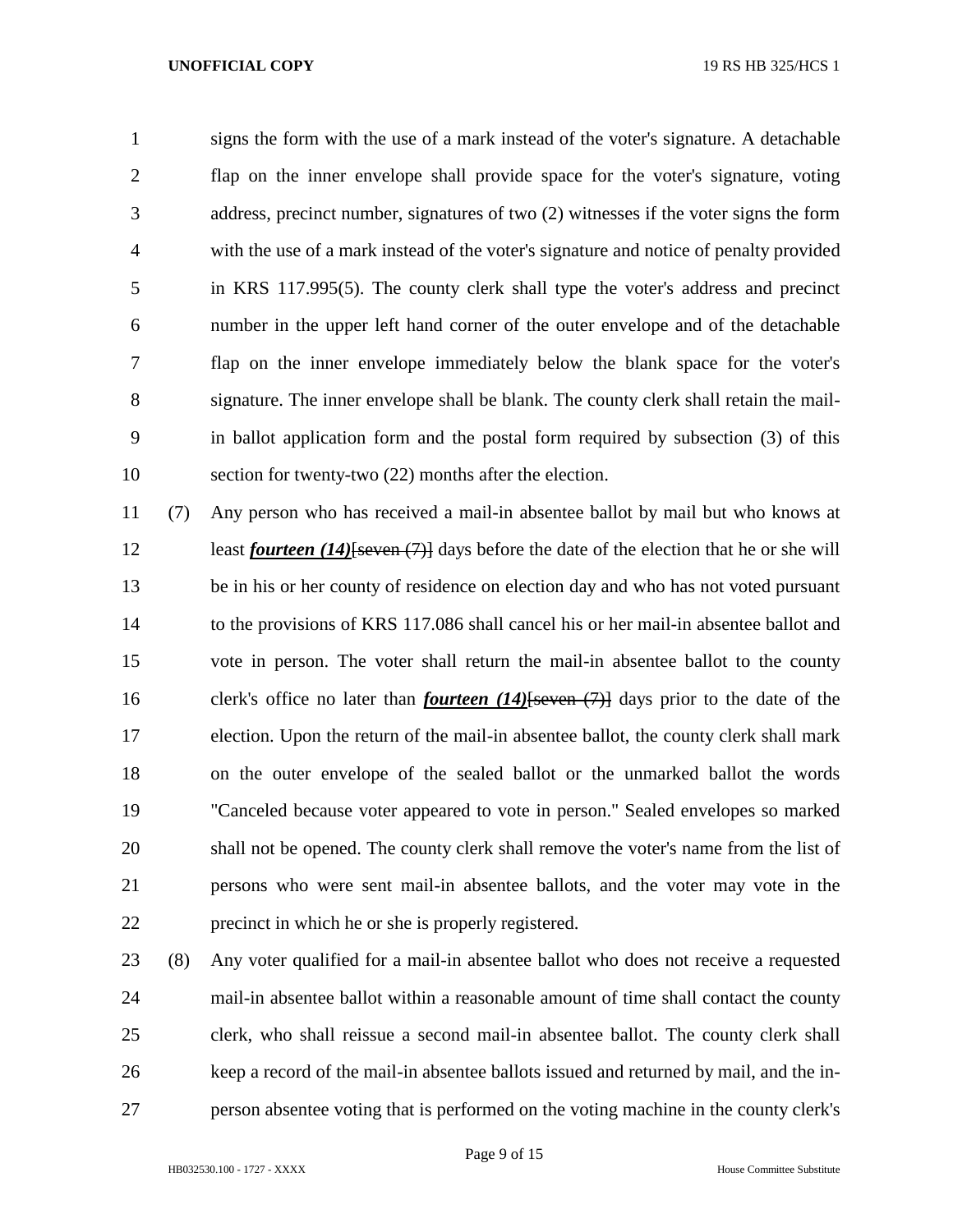office or other place designated by the county board of elections and approved by the State Board of Elections, to verify that only the first voted ballot to be returned by the voter is counted. Upon the return of any ballot after the first ballot is returned, the county clerk shall mark on the outer envelope of the sealed ballot the words "Canceled because ballot reissued."

 (9) Any covered voter as defined in KRS 117A.010 who has received a mail-in absentee ballot but who knows that he or she will be in the county on election day and who has not voted pursuant to the provisions of KRS 117.086 shall cancel his or her mail-in absentee ballot and vote in person. The voter shall return the mail-in absentee ballot to the county clerk's office on or before election day. Upon the return of the mail-in absentee ballot, the county clerk shall mark on the outer envelope of the sealed mail-in absentee ballot or the unmarked mail-in absentee ballot the words "Canceled because voter appeared to vote in person." Sealed envelopes so marked shall not be opened. If the covered voter is unable to return the mail-in absentee ballot to the county clerk's office on or before election day, at the 16 time he or she votes in person, he or she shall sign a written oath as to his or her qualifications on the form prescribed by the State Board of Elections pursuant to KRS 117.245. The county clerk shall remove the voter's name from the list of persons who were sent mail-in absentee ballots, provide the voter with written authorization to vote at the precinct, and the voter may vote in the precinct in which he or she is properly registered.

 (10) Notwithstanding the provisions of the Kentucky Open Records Act, KRS 61.870 to 61.884, the information contained in an application for a mail-in absentee ballot shall not be made public until after the close of business hours on the election day for which the application applies. This subsection shall not prohibit at any time the disclosure, upon request, of the total number of applications for mail-in absentee 27 ballots that have been filed, or the disclosure to the Secretary of State or the State

Page 10 of 15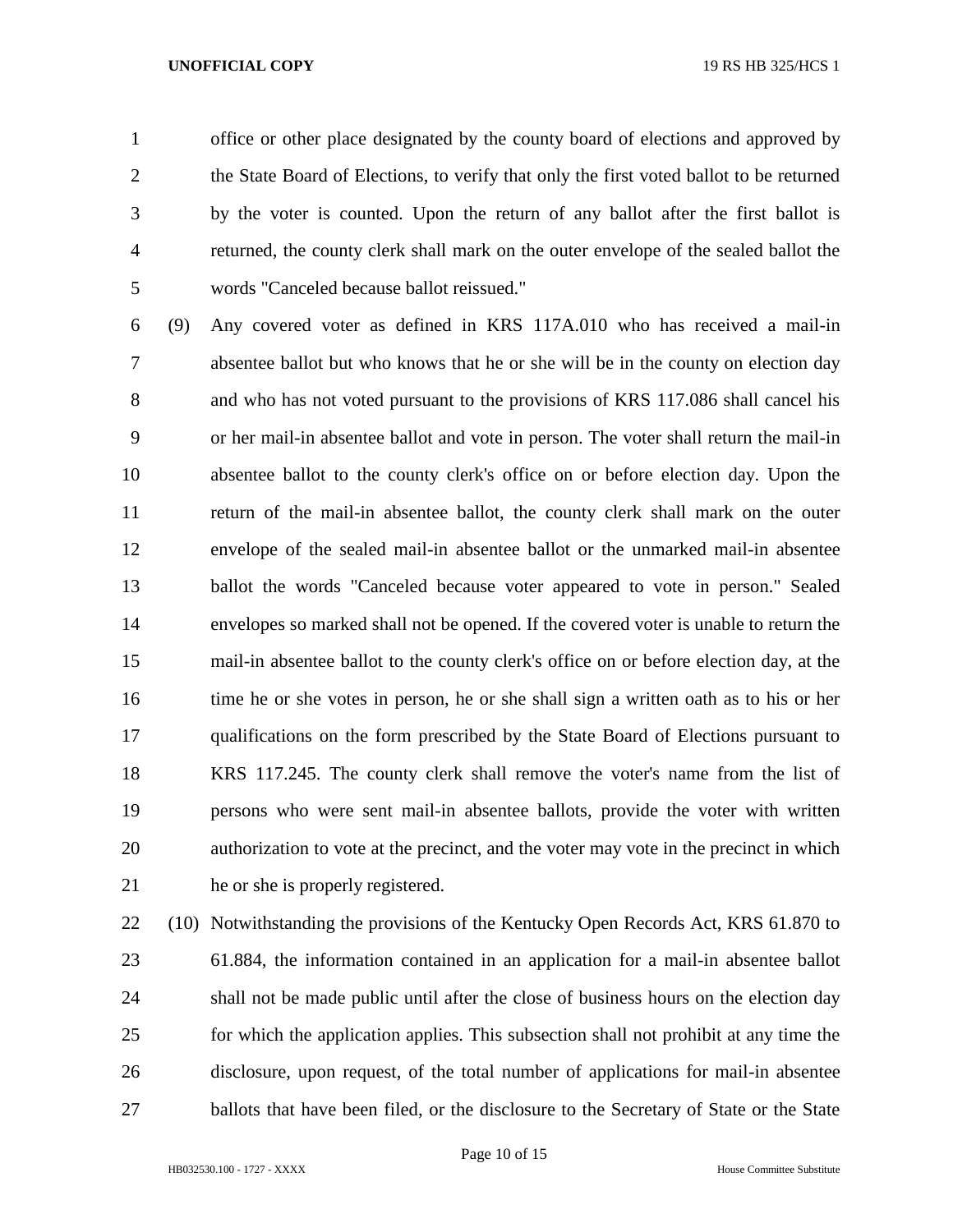| $\mathbf{1}$   | Board of Elections, if requested or if otherwise required by law, of any information      |                                                                                                |                                                                                                   |  |  |
|----------------|-------------------------------------------------------------------------------------------|------------------------------------------------------------------------------------------------|---------------------------------------------------------------------------------------------------|--|--|
| $\overline{2}$ |                                                                                           | in an application for a mail-in absentee ballot.                                               |                                                                                                   |  |  |
| 3              |                                                                                           | Section 3. KRS 116.065 is amended to read as follows:                                          |                                                                                                   |  |  |
| 4              |                                                                                           | Each application for registration, change of affiliation, transfer of registration or absentee |                                                                                                   |  |  |
| 5              |                                                                                           |                                                                                                | ballot, as absentee ballots are provided for by <b>Section 2 of this Act</b> [KRS 117.075], shall |  |  |
| 6              |                                                                                           | be verified by a written declaration by the applicant that it is made under the penalties of   |                                                                                                   |  |  |
| 7              |                                                                                           | perjury.                                                                                       |                                                                                                   |  |  |
| 8              |                                                                                           |                                                                                                | Section 4. KRS 117.0851 is amended to read as follows:                                            |  |  |
| 9              | Absentee ballots cast, as provided by KRS $\{117.075, 117.077\}$ , and 117.085. shall all |                                                                                                |                                                                                                   |  |  |
| 10             | be tabulated in the same manner, as shall be provided by this chapter.                    |                                                                                                |                                                                                                   |  |  |
| 11             |                                                                                           |                                                                                                | Section 5. KRS 117.088 is amended to read as follows:                                             |  |  |
| 12             | (1)                                                                                       |                                                                                                | For purposes of this section, "blind or visually impaired individual" means an                    |  |  |
| 13             |                                                                                           |                                                                                                | individual who:                                                                                   |  |  |
| 14             |                                                                                           | (a)                                                                                            | Has a visual acuity of 20/200 or less in the better eye with correcting lenses or                 |  |  |
| 15             |                                                                                           |                                                                                                | has a limited field of vision so that the widest diameter of the visual field                     |  |  |
| 16             |                                                                                           |                                                                                                | subtends an angle no greater than twenty (20) degrees;                                            |  |  |
| 17             |                                                                                           | (b)                                                                                            | Has a medically indicated expectation of visual deterioration;                                    |  |  |
| 18             |                                                                                           | (c)                                                                                            | Has a medically diagnosed limitation in visual functioning that restricts the                     |  |  |
| 19             |                                                                                           |                                                                                                | individual's ability to read and write standard print at levels expected of                       |  |  |
| 20             |                                                                                           |                                                                                                | individuals of comparable ability;                                                                |  |  |
| 21             |                                                                                           | (d)                                                                                            | Has been certified as requiring permanent assistance to vote under KRS                            |  |  |
| 22             |                                                                                           |                                                                                                | $117.255(5)$ for reason of blindness; or                                                          |  |  |
| 23             |                                                                                           | (e)                                                                                            | Qualifies to receive assistance to vote under KRS 117.255(2) for reason of                        |  |  |
| 24             |                                                                                           |                                                                                                | blindness.                                                                                        |  |  |
| 25             | (2)                                                                                       |                                                                                                | For purposes of this section, "pilot program" means a program in a county                         |  |  |
| 26             |                                                                                           |                                                                                                | containing a consolidated local government or containing a city of the first class for            |  |  |
| 27             | unassisted voting by blind or visually impaired individuals.                              |                                                                                                |                                                                                                   |  |  |

Page 11 of 15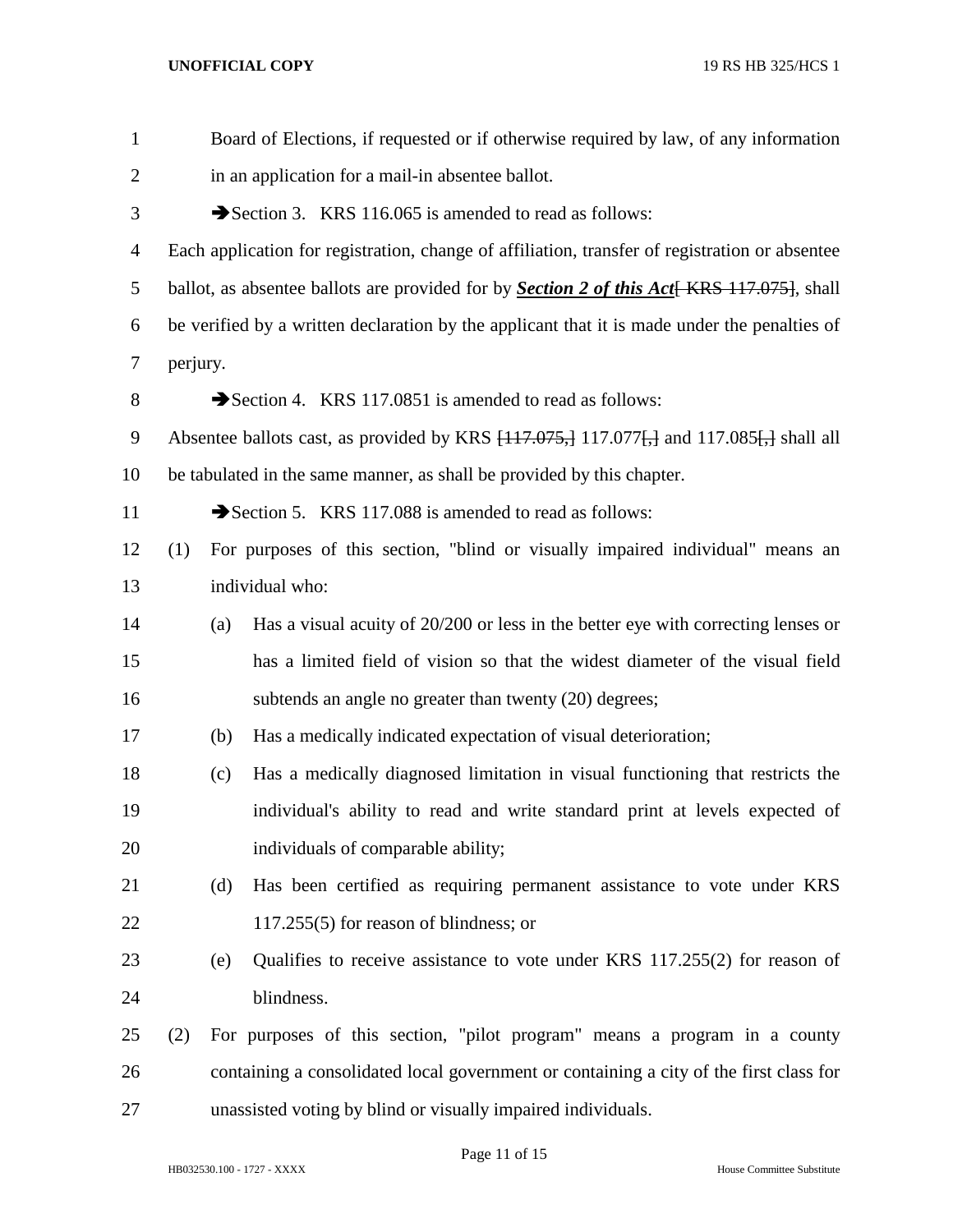(3) A county board of elections in a county containing a consolidated local government or containing a city of the first class may establish a pilot program. As part of this pilot program, the State Board of Elections shall approve the use of voting equipment under KRS 117.379 that is designed to permit blind and visually impaired individuals to vote without assistance, for use beginning in the 2002 general election. No county board of elections in a county containing a consolidated local government or containing a city of the first class shall be required to operate a pilot program.

 (4) The State Board of Elections, if it approves the voting equipment under KRS 117.379, may approve the use of voting equipment designed to permit blind and visually impaired individuals to vote without assistance in as many locations within a county containing a consolidated local government or containing a city of the first class as are designated by the county board of elections.

 (5) A county board of elections in a county containing a consolidated local government or containing a city of the first class shall provide a report to the State Board of Elections after every primary or general election regarding the number of blind or visually impaired individuals that have utilized the voting equipment during the pilot program.

 (6) Notwithstanding the provisions of KRS 116.025, or any other statute to the contrary, a blind or visually impaired voter residing in a county containing a consolidated local government or containing a city of the first class that is operating a pilot program shall be permitted to vote at a location outside the precinct of his or her registration by voting at a location within the county of his or her registration on a voting machine designed to permit blind or visually impaired individuals to vote without assistance, which may include voting at the county clerk's office, or other place designated by the county board of elections, and approved by the State Board of Elections.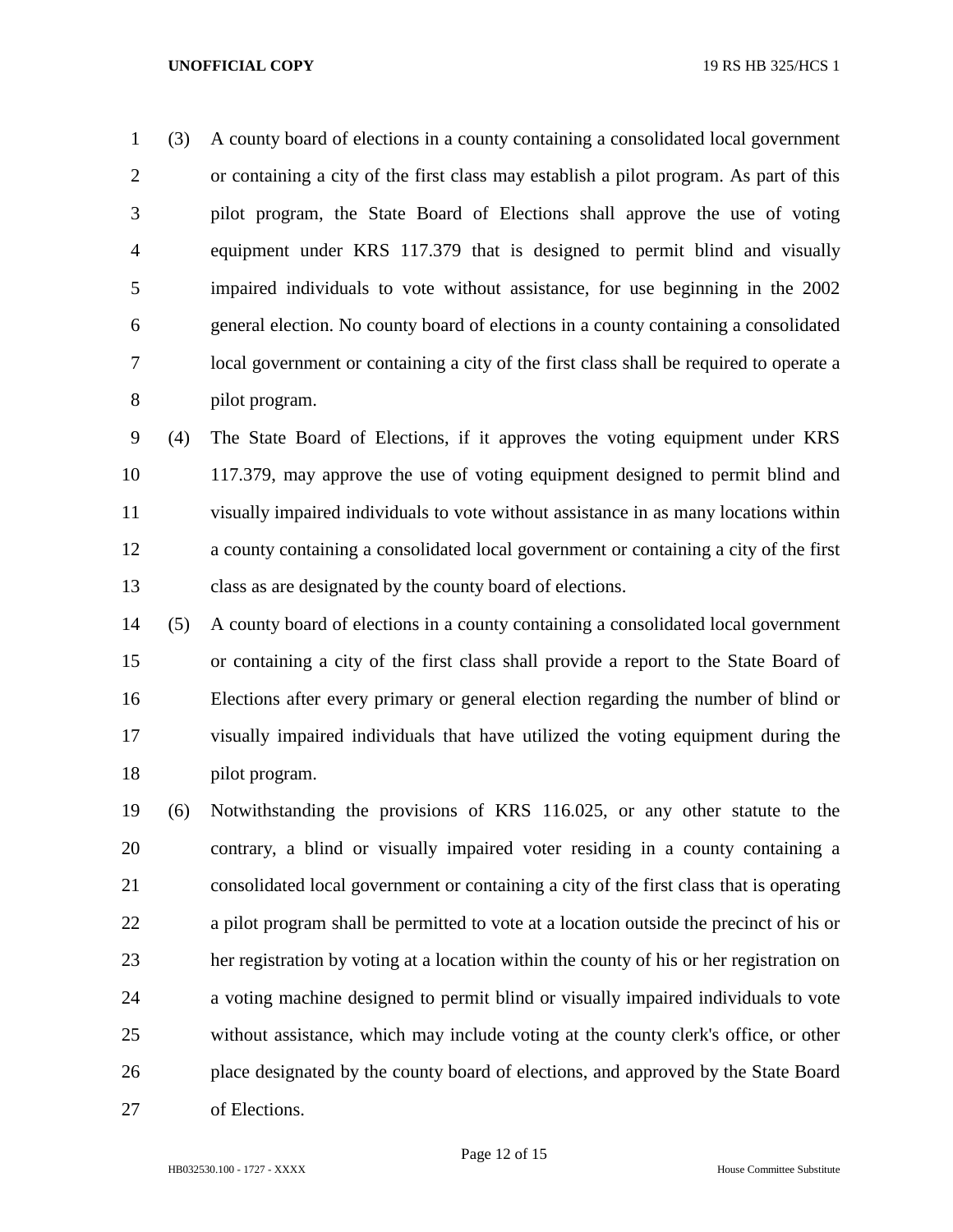(7) Notwithstanding the provisions of KRS[ 117.075,] 117.085, 117.086, or 117.0863 or any other statute to the contrary, a blind or visually impaired individual residing in a county containing a consolidated local government or containing a city of the first class that is operating a pilot program shall be permitted to vote in the location within the county of his or her registration as provided under subsection (6) of this section, on a voting machine designed to permit blind or visually impaired individuals to vote without assistance, at any time during which absentee voting is conducted in the clerk's office or other place designated by the county board of elections during normal business hours on at least any of the twelve (12) working days before the election, and the county board of elections may permit the voting to be conducted on a voting machine for a period longer than the twelve (12) working days before the election prescribed above. An application for those blind or visually impaired individuals wishing to vote on a voting machine approved for use by blind or visually impaired individuals shall be prescribed by the State Board of Elections and shall include the individual's sworn statement that the individual is blind or visually impaired.

 (8) Notwithstanding the requirements of KRS 117.381, or any other statute to the contrary, the State Board of Elections may certify, as a part of the pilot project of a county containing a consolidated local government or containing a city of the first class, voting equipment which utilizes audio recordings, voice-activated technology, or vocal recognition technology to record a vote, and may require such accommodations as would permit a blind or visually impaired voter to cast a vote in secret.

 (9) Notwithstanding the provisions of KRS 117.255, a blind or visually impaired voter residing in a county containing a consolidated local government or containing a city of the first class that is operating a pilot project may cast his or her vote alone and without assistance on a voting machine approved for use by blind or visually

Page 13 of 15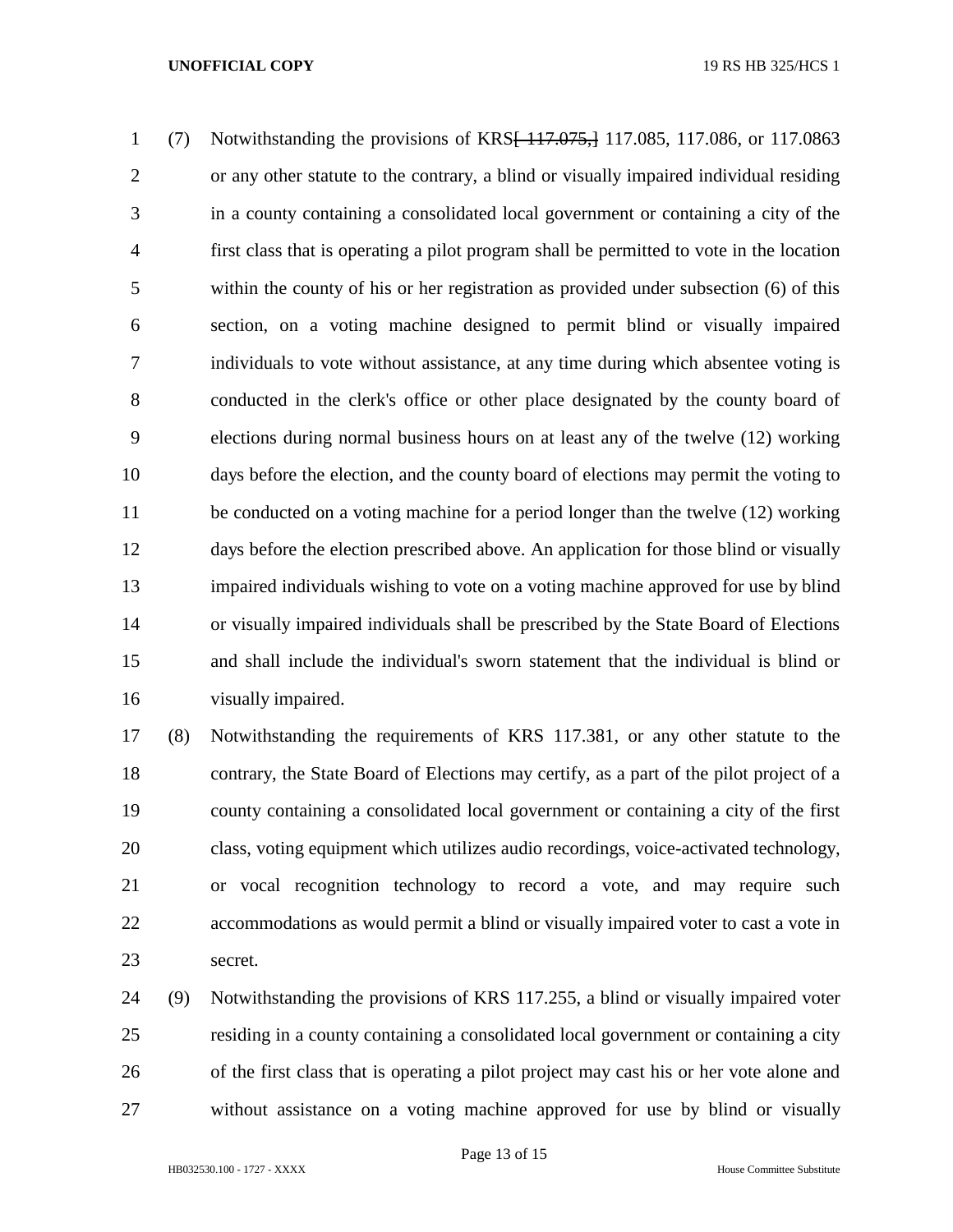- impaired individuals. However, the blind or visually impaired voter shall be instructed by the officers of election, with the aid of the instruction cards and the model, in the use of the machine, if the voter so requests.
- (10) Nothing in this section shall impair the right of any qualified voter under KRS 117.255 to receive assistance and vote according to the procedures specified in that section.

7 Section 6. KRS 117A,060 is amended to read as follows:

- (1) A covered voter who is registered to vote in the Commonwealth of Kentucky may apply for a military-overseas ballot using either the regular absentee ballot application in use in the voter's jurisdiction under KRS 117.085 or the federal postcard application or the application's electronic equivalent.
- (2) A covered voter who is not registered to vote in the Commonwealth of Kentucky may use a federal postcard application or the application's electronic equivalent to apply simultaneously to register to vote under KRS 117A.050 and for a military-overseas ballot.
- (3) The Secretary of State shall ensure that the electronic transmission system described in KRS 117A.030(4) is capable of accepting the submission of both a federal postcard application and any other approved electronic military-overseas ballot application sent to the appropriate election official. The covered voter may use the electronic transmission system or any other approved method to apply for a military-overseas ballot.
- (4) A covered voter may use the declaration accompanying a federal write-in absentee ballot as an application for a military-overseas ballot simultaneously with the submission of the federal write-in absentee ballot, if the declaration is received by the appropriate election official by the close of business hours *fourteen (14)*[seven 26  $(7)$  days before the election.
- (5) To receive the benefits of this chapter, a covered voter shall inform the appropriate